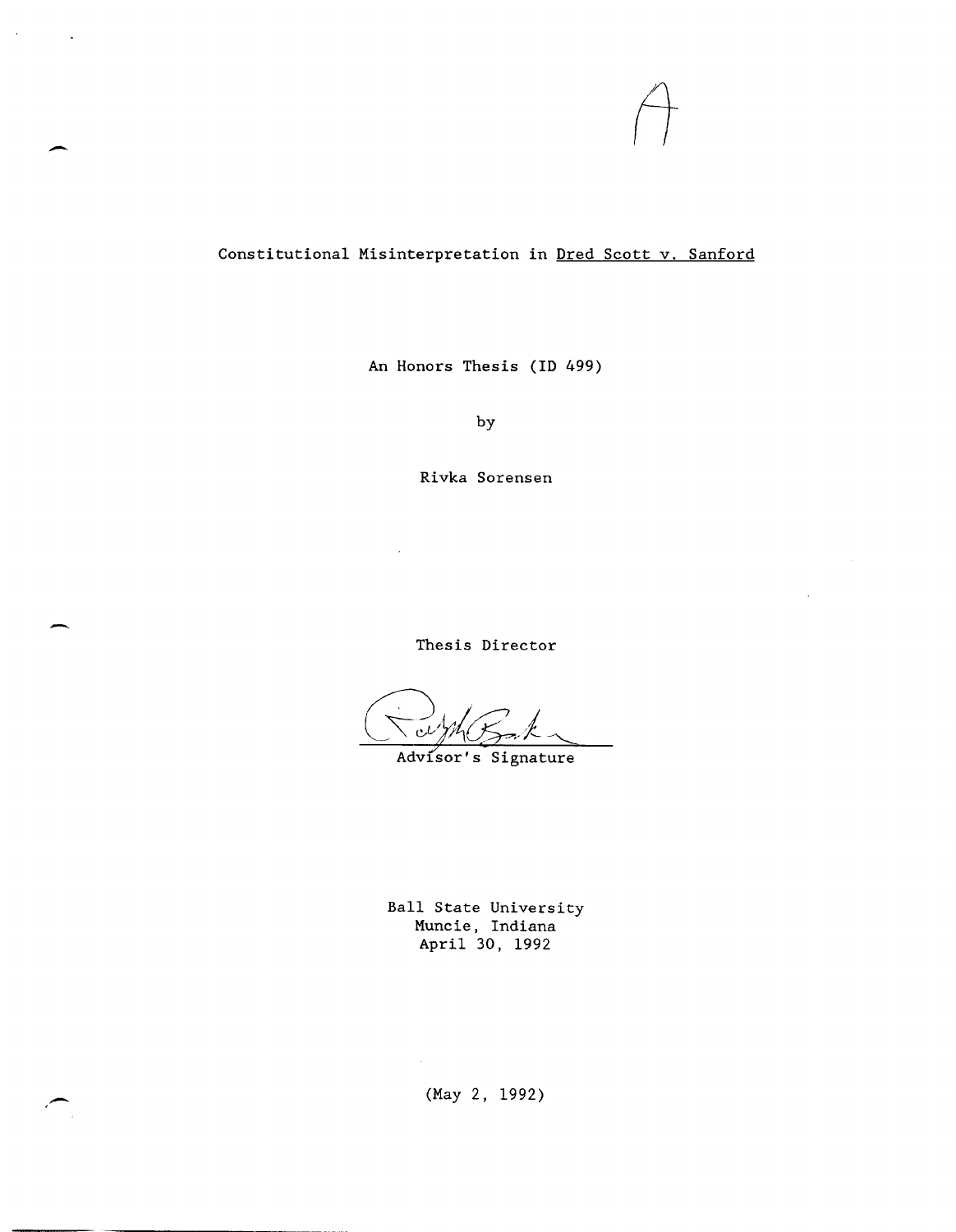$SpCeH$  $\frac{\text{The sum}}{\text{L}^2}$  $2459$  $\lesssim L$  $1952$  $.$   $367$ 

.-

.-

## **ABSTRACT**

This thesis is an examination of one of the worst decisions made in the history of the Supreme Court, the decision in Dred made in the history of the Supreme court, the decision in **Died**<br>Scott v. Sanford. First, the background of the case and its antecedents are described. Second, an analysis of the arguments that led to the disastrous decision are presented. Finally, it is demonstrated how the decision in this case is based on misinterpretations of the Constitution .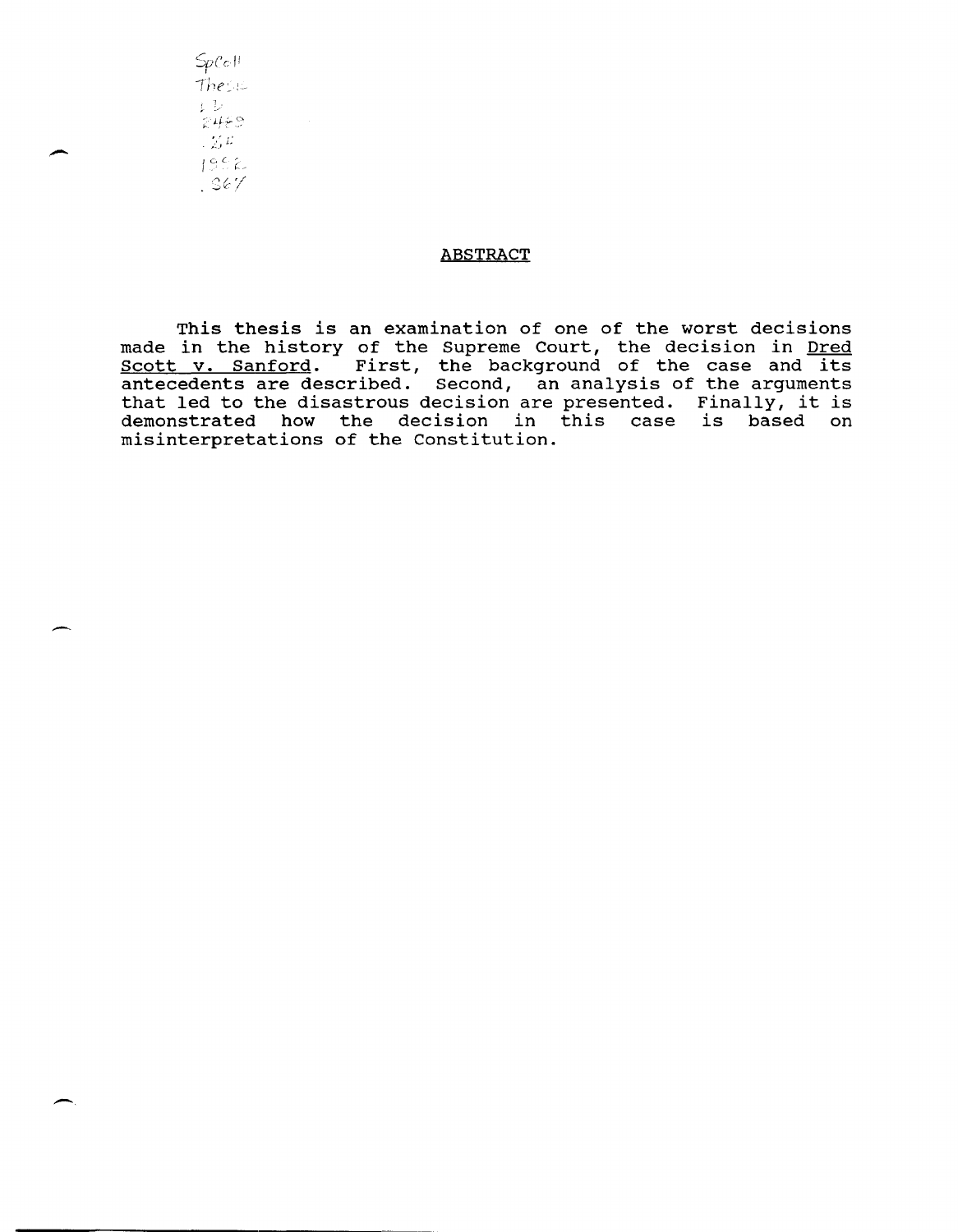Article III, section 1 of the United States Constitution created the highest court in this country, the united states Supreme Court. For years, from 1789 to 1803, the Court had no real power and evoked little respect from the population. This all changed with the 1803 decision in Marbury v. Madison, written by Chief Justice Marshall. This decision empowered the Court with the right of judicial review over acts of Congress. The Court now had the power to strike down

> "any official action based upon a law, and any other action by a public official that it deems **--** upon careful reflection and in the line with the taught tradition of the law and judicial restraint **--** to be in conflict with the Constitution," (Abraham, 1977).

This ability saved the Supreme Court from remaining a relatively powerless appendage of the government. For the rest of the Marshall Era (1801-1835), the Court was viewed as an important and powerful branch of the government. It "defined and strengthened the young nation, guarding the federal government against the state goverments," (Abraham, 1977). Following John Marshall as Chief Justice came Roger B. Taney. "From 1836-1864 Chief Justice Taney's Court sought, in a variety of ways, to redress the balance ... in favor of the states, while continuing to defend the ownership of land and slaves," (Abraham, 1977). During Taney's reign in office, the public once again lost its respect for the Supreme Court. "Under the progressive genius of this new judicial administration we can see the whole fair system of the Constitution beginning to dissolve like the baseless fabric of a vision," (McCloskey, 1960). The reason for this loss of respect is the decision in the 1856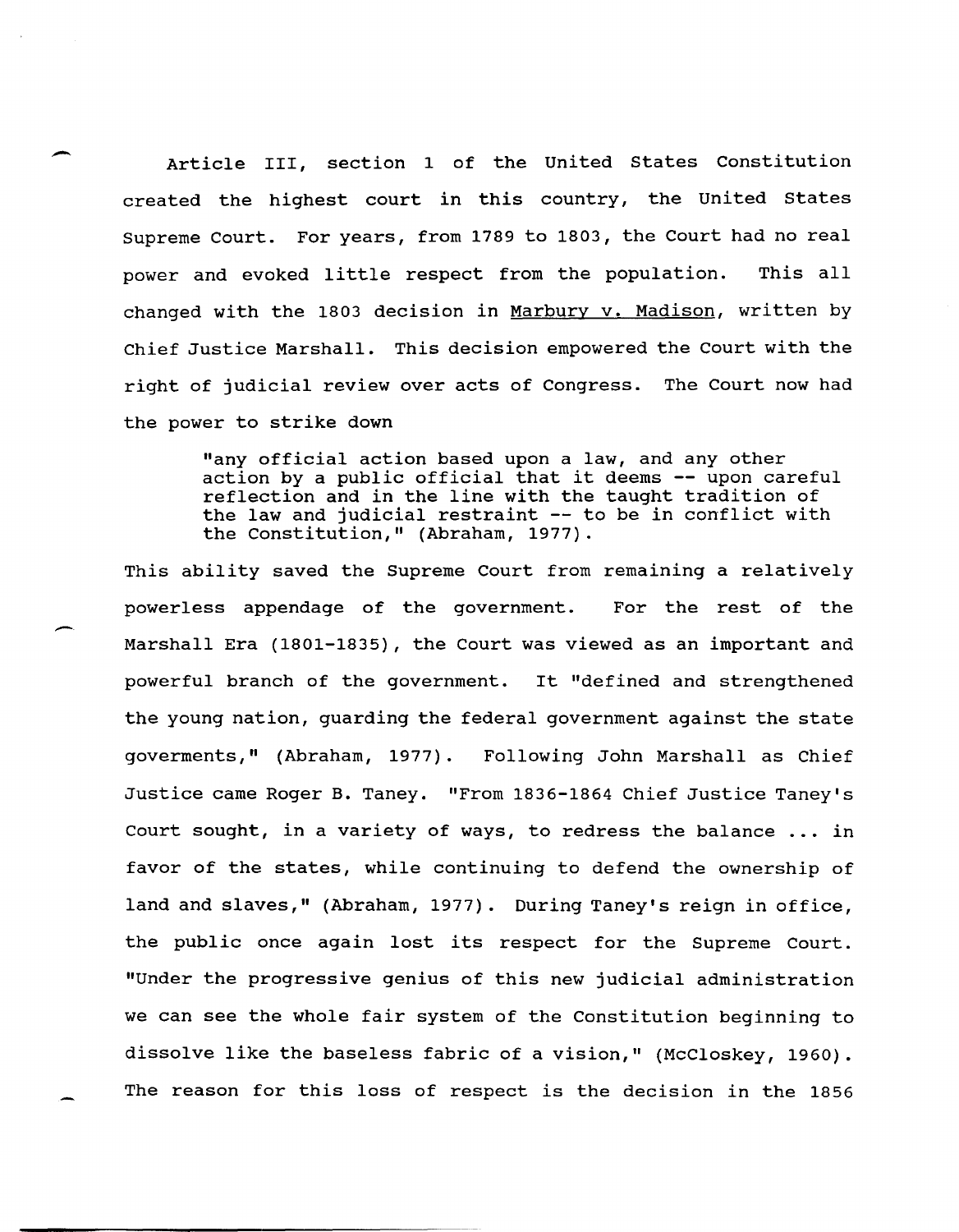Dred Scott case. Rendered by Chief Justice Taney, this opinion has been referred to as the worst Supreme Court decision of all time. In order to understand the reasoning that led up to this disastrous decision it is necessary to look at the case itself.

Dred Scott, a slave, was the property of Peter Blow of Virginia. When Mr. Blow died, his daughter sold Scott to an assistant surgeon in the Army, Dr. John Emerson. When Dr. Emerson was ordered to duty in Illinois in 1834, Scott went with him to this free state. In 1836, Dr. Emerson was transferred to a fort in the Wisconsin Territory. At this time the Wisconsin Territory was in the northern part of the Louisiana Territory. In 1820, the Missouri Compromise had prohibited the practice of slavery in the Louisiana Territory north of Missouri. In all, Scott lived in either free states or territories for approximately five years. In that time he married and had two children, one was born in free territory. When Dr. Emerson died in 1843, his widow inherited his slaves. A few years later she left for New York and did not take the Scotts with her. Mrs. Emerson left the Scotts with the sons of Scott's original owner, Peter Blow.

Henry and Taylor Blow were opponents of slavery. Henry, a lawyer, was a member of the Whig Party which actively opposed the growth of slavery into the territories. In 1846, Henry financed a suit to have Scott declared free. The original lawsuit was filed in the Missouri courts and claimed that Scott had become free when he accompanied his master to Illinois and the Wisconsin Territory. It was also claimed that his freedom could not be taken away again simply because he returned to Missouri, a slave state. Henry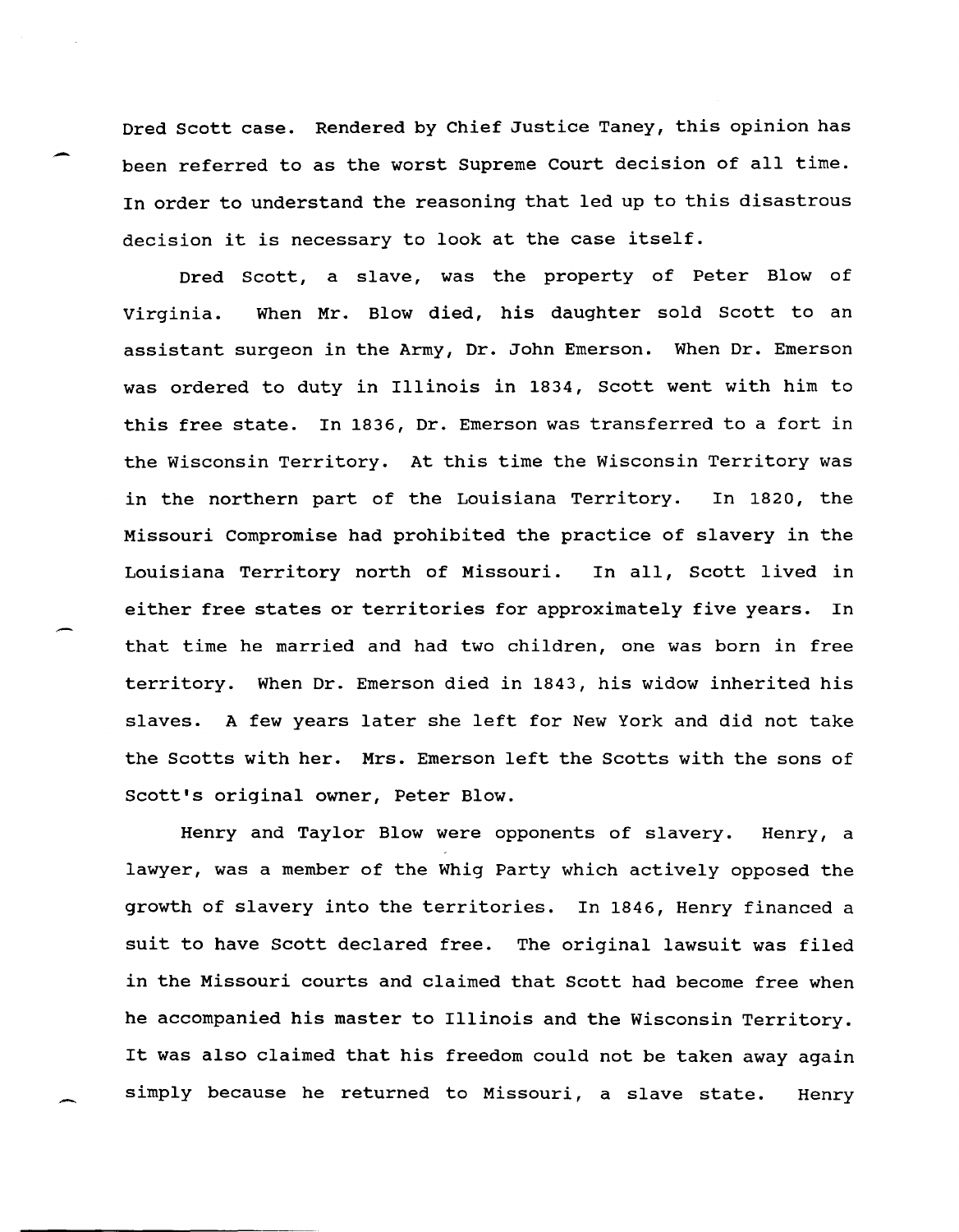Blow's goal with this suit, was to undermine the spread of slavery to the territories.

In 1850, the jury decided in favor of Scott. On appeal the case went to the Missouri Supreme Court which, in 1852, ruled that when Scott reentered Missouri he again became a slave.

In 1853, Mrs. Emerson transferred title of the Scotts to her brother, John Sanford of New York. A new lawsuit was brought in federal court based on Article section  $2(1)$  of the Constitution that gives federal courts jurisdiction in controversies "between citizens of different States." This time the Scotts sued for their freedom and for damages in the amount of \$16,500 incurred for being wrongfully held as slaves. The verdict of the all-white jury was for Mr. Sanford.

When Dred Scott v. Sanford made it to the Supreme Court, it had to be argued two separate times. The first time the case was argued, the court could not decide the question of whether Scott was a citizen of the United states and therefore entitled to sue in federal court. It was a year before the Court announced its 7-2 decision against Scott. opinion. in the Each of the nine justices wrote an The Court ruled that Congress could not prohibit slavery territories and thus the Missouri Compromise was unconstitutional. Taney wrote that slaves and their descendants could not become and never had been considered citizens of the United States. Henry Blow freed the Scotts in 1857 and Dred Scott died after being a free man for just over one year.

What led the Supreme Court to come to such a disastrous decision? Some believe that in his opinion Justice Taney was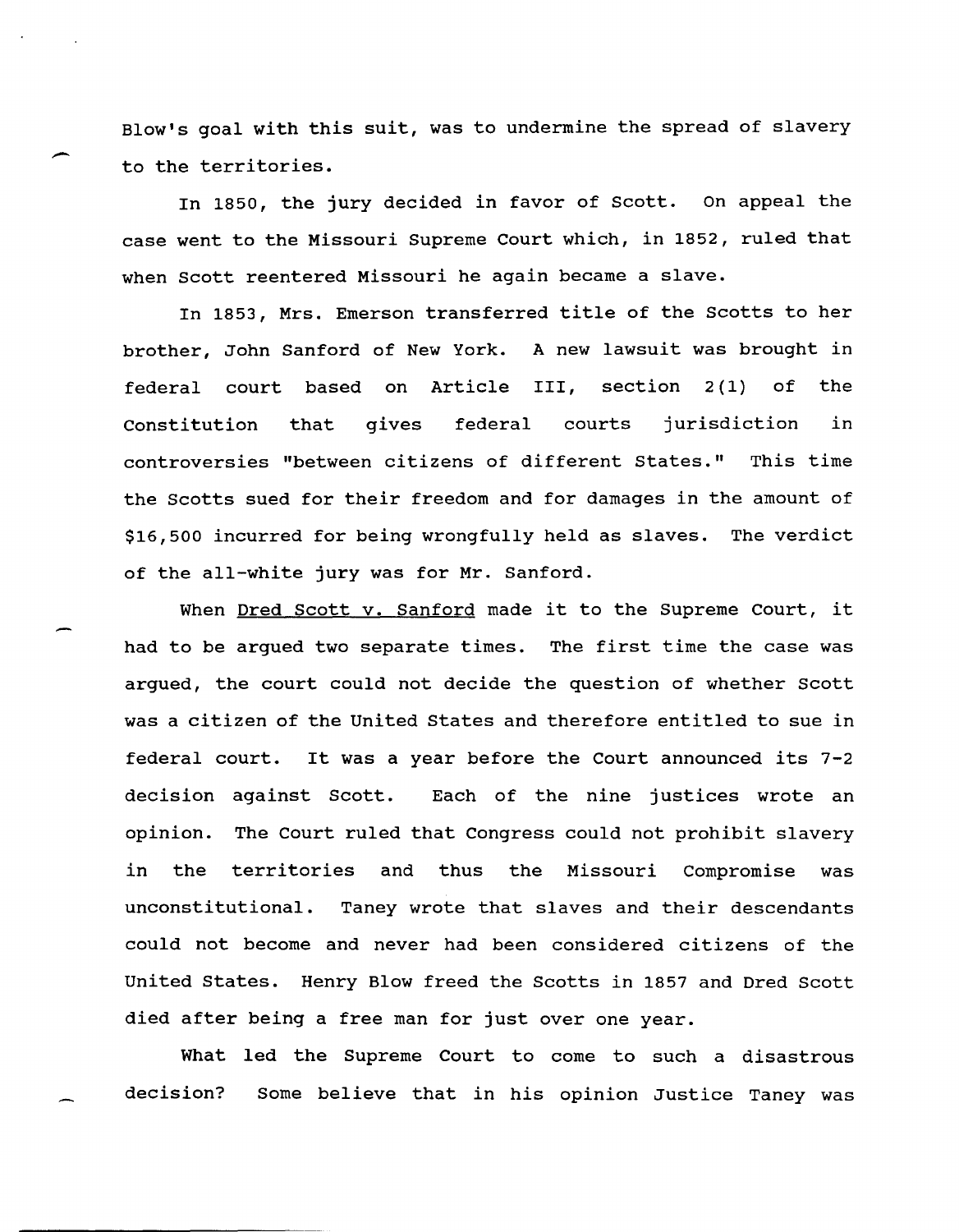attempting, "to extricate both the federal courts and Congress from the slavery controversy," (Shapiro, 1974), while others state it in a slightly different manner that Taney, "tried to secure once and for all the place of slavery under the Constitution," (Goldwin & Kaufman, 1988). In either case, the Supreme Court unwisely elected to "settle the slavery question by judicial decree," (Shapiro, 1974) . The holding that the Missouri Compromise of 1820 was unconstitutional was only the second time in history that the Court held an act of Congress unconstitutional.

The Court was asked to decide the issue of whether a black slave, the descendant of such a slave, is entitled to all the rights and privileges guaranteed to u.S. citizens by the Constitution. To this, Chief Justice Taney emphatically replied that slaves and their descendants had never been intended to be considered as citizens and were therefore not entitled to the privileges reserved for citizens of the United States. He held that the writers of the Declaration of Independence and the Constitution "simply did not regard Negroes as included among the 'all men' who are are 'created equal, **"'** (Goldwin & Kaufman, 1988). Negroes, according to Taney, "had for more than a century before been regarded as beings of an inferior order; and altogether unfit to associate with the white race, either in social or political relations; and so far inferior, that they had no rights which the white man was bound to respect; and that the negro might justly and lawfully be reduced to slavery for his benefit," (Goldwin & Kaufman, 1988). This is how Taney resolves any conflict that would point to the hypocrisy between the actions of the Founders, in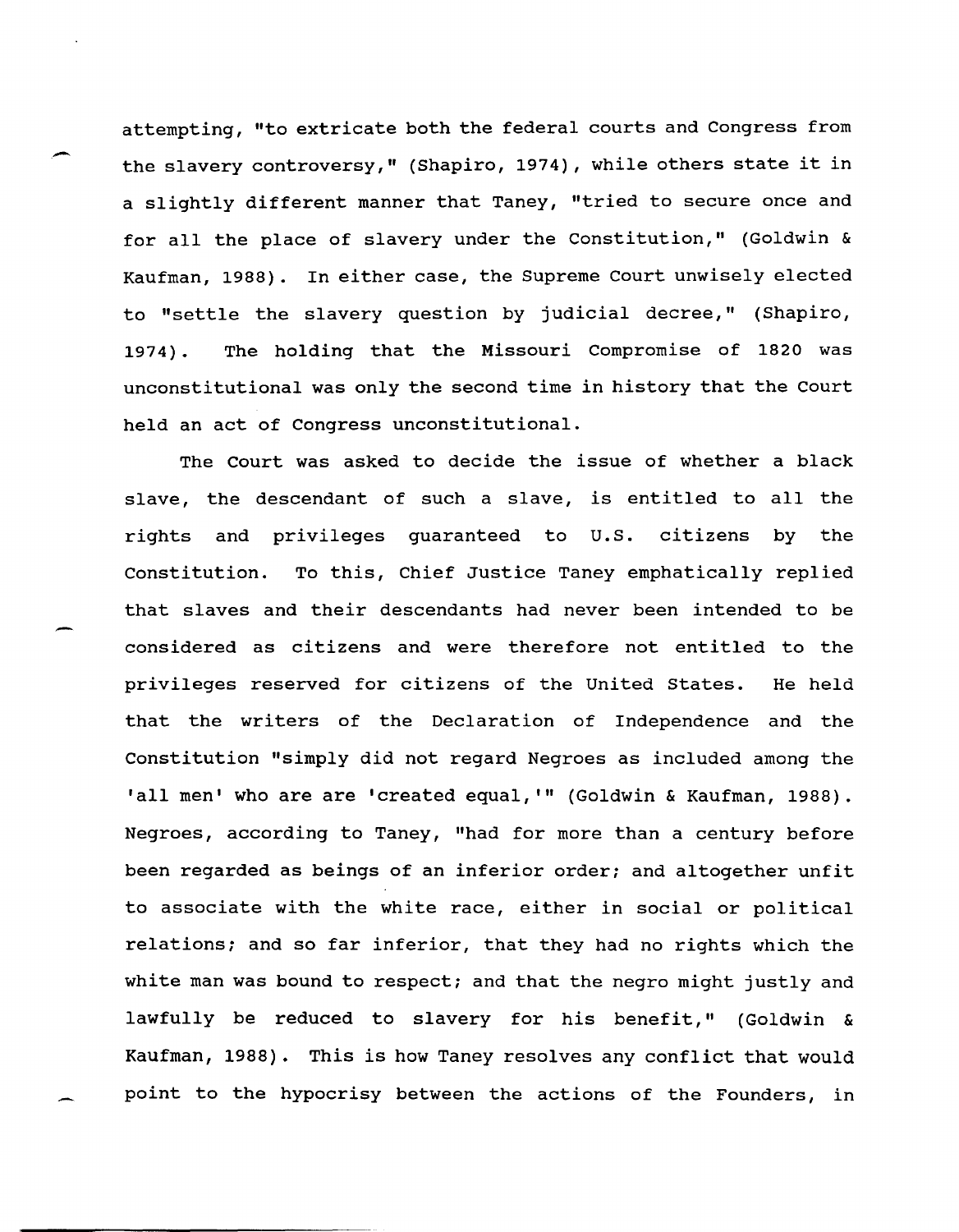being themselves slaveowners, and their fundamental belief in the equality of all men. If slaves or their descendants were not considered to be men then depriving them of their basic rights could not be considered unjust or hypocritical. Taney went on to state that:

> they were at that time considered as a subordinate and inferior beings ... and had no rights or privileges but such as those who held power and the Government might choose to grant them (Corsi & Lippman, 1985).

To support his contentions that blacks were considered a separate race by the Founders, Taney points to several clauses in the Constitution. First, Article 1, section 9(1) states that:

> The migration or importation of such persons as any of the states now existing shall think proper to admit, shall not be prohibited by the Congress prior to the year one thousand eight hundred and eight, but a tax or duty may be imposed on such importation, not exceeding ten dollars for each person.

Second, Article IV, section 3 states that:

-

-

No person held to service or labor in one state, under the laws thereof, escaping into another, shall, in consequence of any law or regulation therein, be discharged from such service or labor, but shall be delivered up on claim of the party to whom such service or labor may be due.

Taney felt that these two clauses conclusively demonstrate that neither slaves nor their descendants were meant to be represented in the rest of the Constitution. Also, he believed that these two clauses showed that they were not intended to have the rights and privileges that are associated with citizenship in this country. Based on these conclusions, the Court found that since Negroes were not citizens of the united States they had no right to sue in federal courts, thus the case was to be dismissed for want of jurisdiction.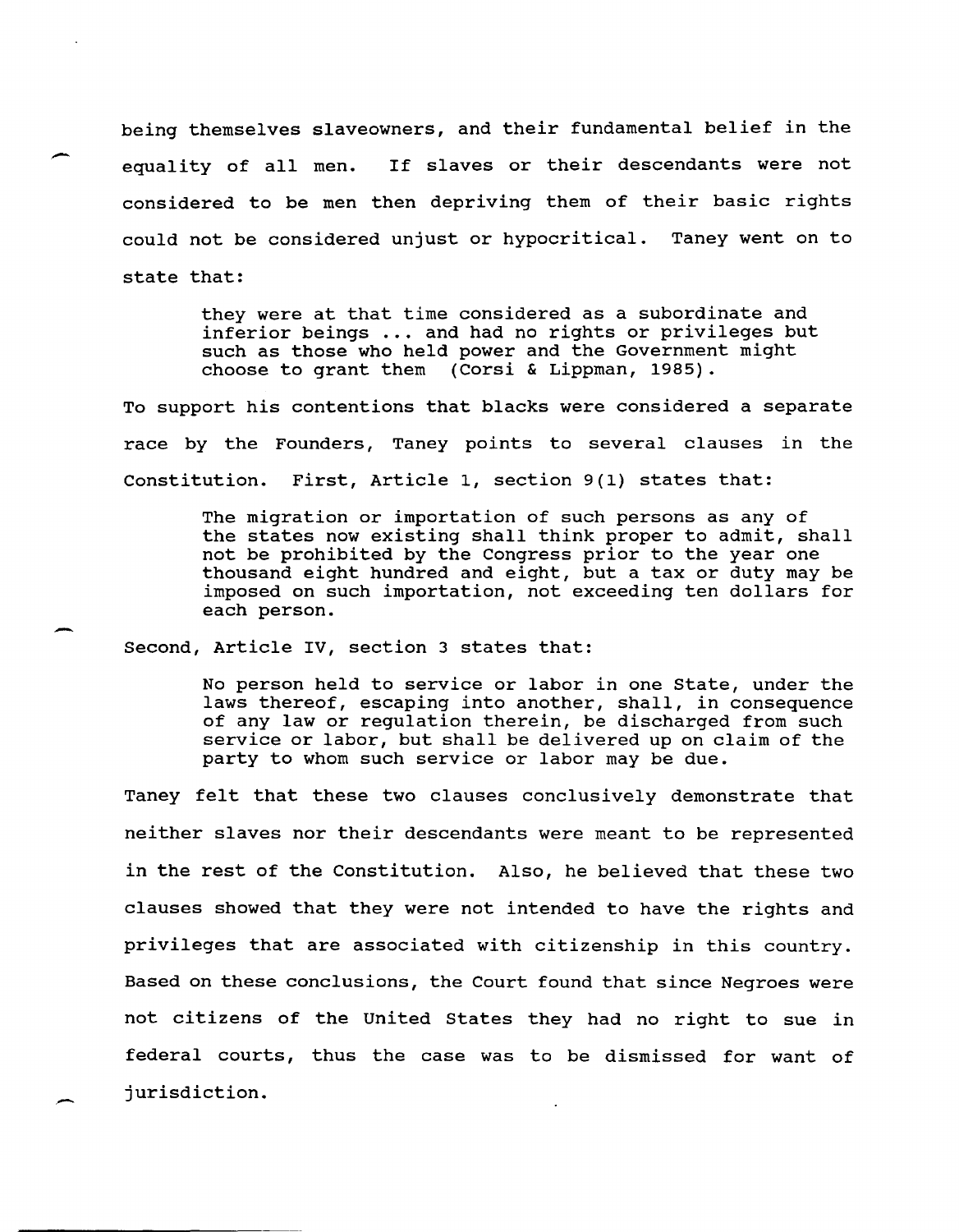Having solved the issue of whether or not Dred Scott, or any slave or his/her descendant, could bring suit in a federal court, the Supreme Court could have and probably should have stopped here. Rather than extricating the federal courts from the slavery controversy it seemed that the Taney Court had managed to secure a place for slavery under the Constitution. For some reason, the Court felt compelled to continue and decide the issue of "whether Congress was authorized to pass the Missouri Compromise under any of the powers granted it by the Constitution," (Corsi & Lippman, 1985). In this case this question was no longer relevant because it had already been decided that Dred Scott could not bring this suit. Also, the Missouri Compromise being decided upon had been repealed in 1850. Nevertheless, this issue was addressed by the Court.

The Missouri Compromise declared that slavery and involuntary servitude, unless as punishment for a crime, were prohibited in the part of the Louisiana Territory that lies north of 36 30'. Taney holds that the powers of Congress are strictlty outlined in the Constitution and that whenever a new territory enters the united States, Congress must act within these given powers when dealing with this territory. Taney notes the Fifth Amendment to the Constitution which states that no person shall "be deprived of life, liberty, or property, without due process of law." He then goes on to state that:

> ... and act of Congress which deprives a citizen of the united states of his liberty or property, merely because he came himself or brought his property into a particular Territory of the United States, and who had committed no offense against the laws, could hardly be dignified with the name due process of law (Corsi &

.-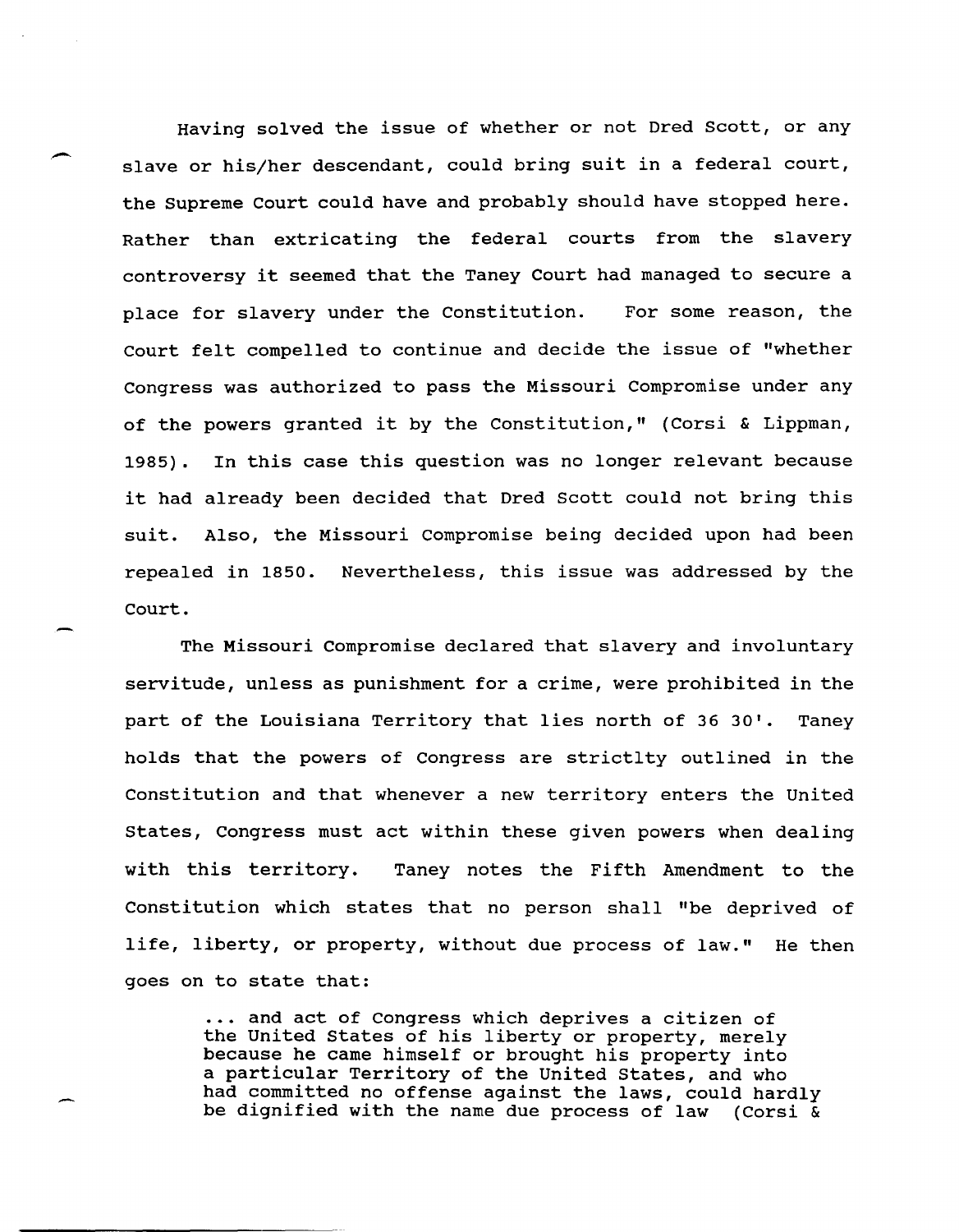- Lippman, 1985). Taney claimed that there is no distinction between an individual's property in a slave and other property owned by that individual. Taney writes that "no word can be found in the constitution which entitles property of that kind to less protection than property of any other description," (Corsi & Lippman, 1985). According to Taney, "the right of property in a slave is distinctly and expressly affirmed in the Constitution," (Corsi & Lippman, 1985). Based on these contentions, the Court decided Congress had no right within the Constitution to place any prohibitions of this kind on this territory and that the Missouri Compromise must therefore be void.

The aforementioned contentions and interpretations were rendered for the Court by Chief Justice Taney in his opinion. I plan to present arguments to show the flaws in some of Taney's interpretations that led to the one the worst decisions ever rendered in the history of the Supreme Court. It may have been intended for this decision to stall the inevitable or even quiet the discontent of the nation, instead it inflamed the country which soon became embroiled in a civil war that threatened to tear it apart. "Far from extinguishing the slavery controversy, they [the Taney Court] had fanned its flames and had, moreover, deeply endangered the security of the judicial arm of the government," (McCloskey, 1960).

The Supreme Court need not have made any decision in this case because the issue of whether an individual was a slave or a freeman had already been decided in 1850. In Strader v. Graham it was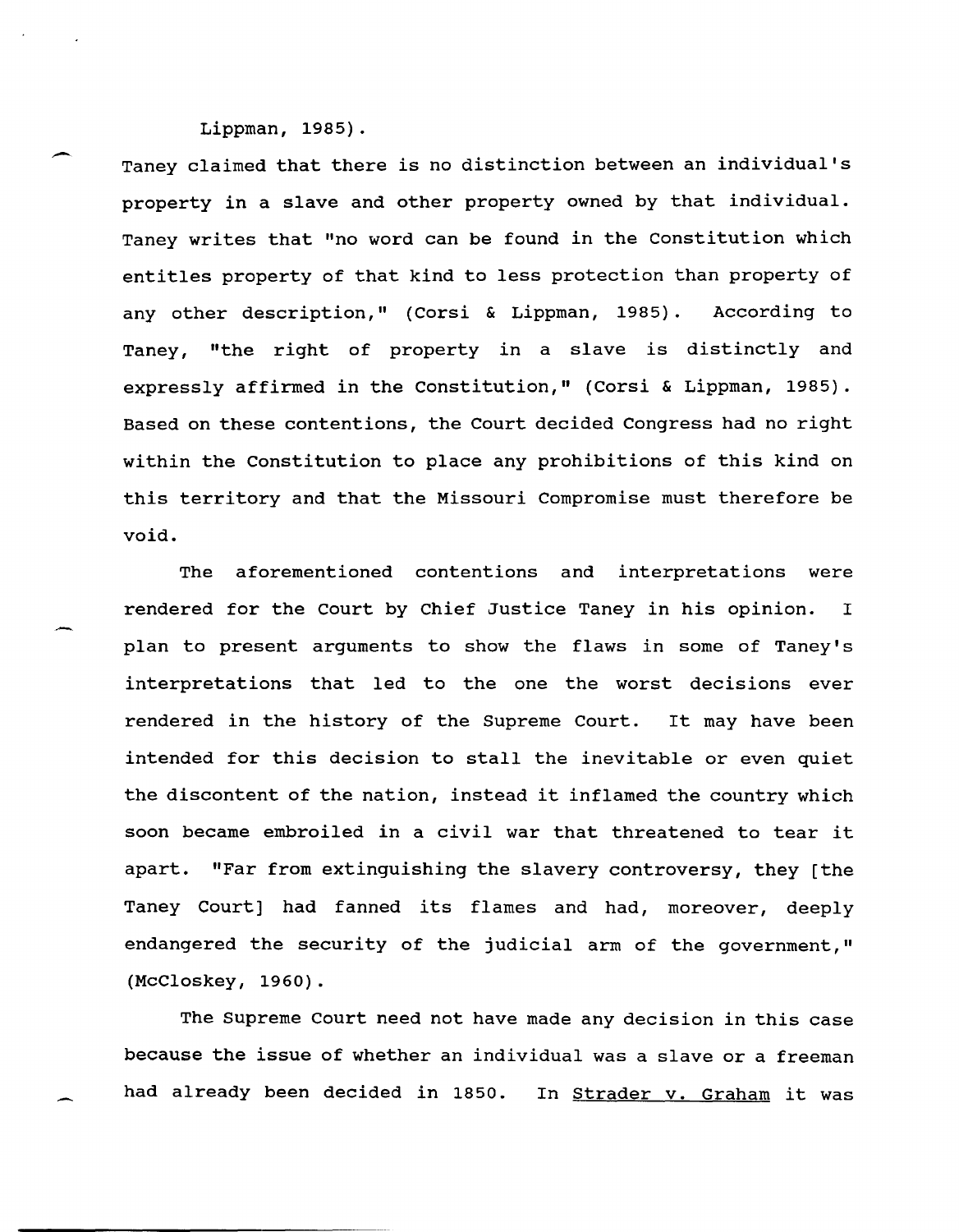ruled that an individual's status was to be decided based on the laws of the state of domicile. In Dred Scott the Supreme Court of Missouri went against its own precedent. There were eight cases of precedent that had adhered to the priciple of "once free, always free," yet the Supreme Court of Missouri chose to ignore these cases. One such case is Rankin v. Lydia(1820), in which Lydia was taken to Indiana from Missouri by her master. She was later sold and her new master took her back to Missouri. She sued for her freedom claiming that her slave status had been "destroyed" in Indiana. The courts agreed that once she was free she could not be forced back into slavery just because she entered a slave state.

 $\overline{\phantom{a}}$ 

-

In claiming that Negroes could not be citizens of the United States, Taney argued that at the time the Constitution was written no Negroes were citizens of any states and could therefore be "forever excluded from U.S. citizenship" (Goldwin & Kaufman, 1988). However, in his dissenting opinion, Justice Curtis showed that free Negroes were citizens in many states at this time. Thus, the privileges and immunities clause, Article IV, section 2(1), guaranteed that "the citizens of each State shall be entitled to privileges and immunities of citizens in the several States." Through this clause it can be shown that an individual who is a citizen of one state is necessarily a citizen of the United States. Thus, a black citizen of one state should not feel threatened that if he/she were to travel to a slave state they could lose his/her freedom.

Taney went on to argue that Negroes were never intended to be considered equal and were not even considered to be people, rather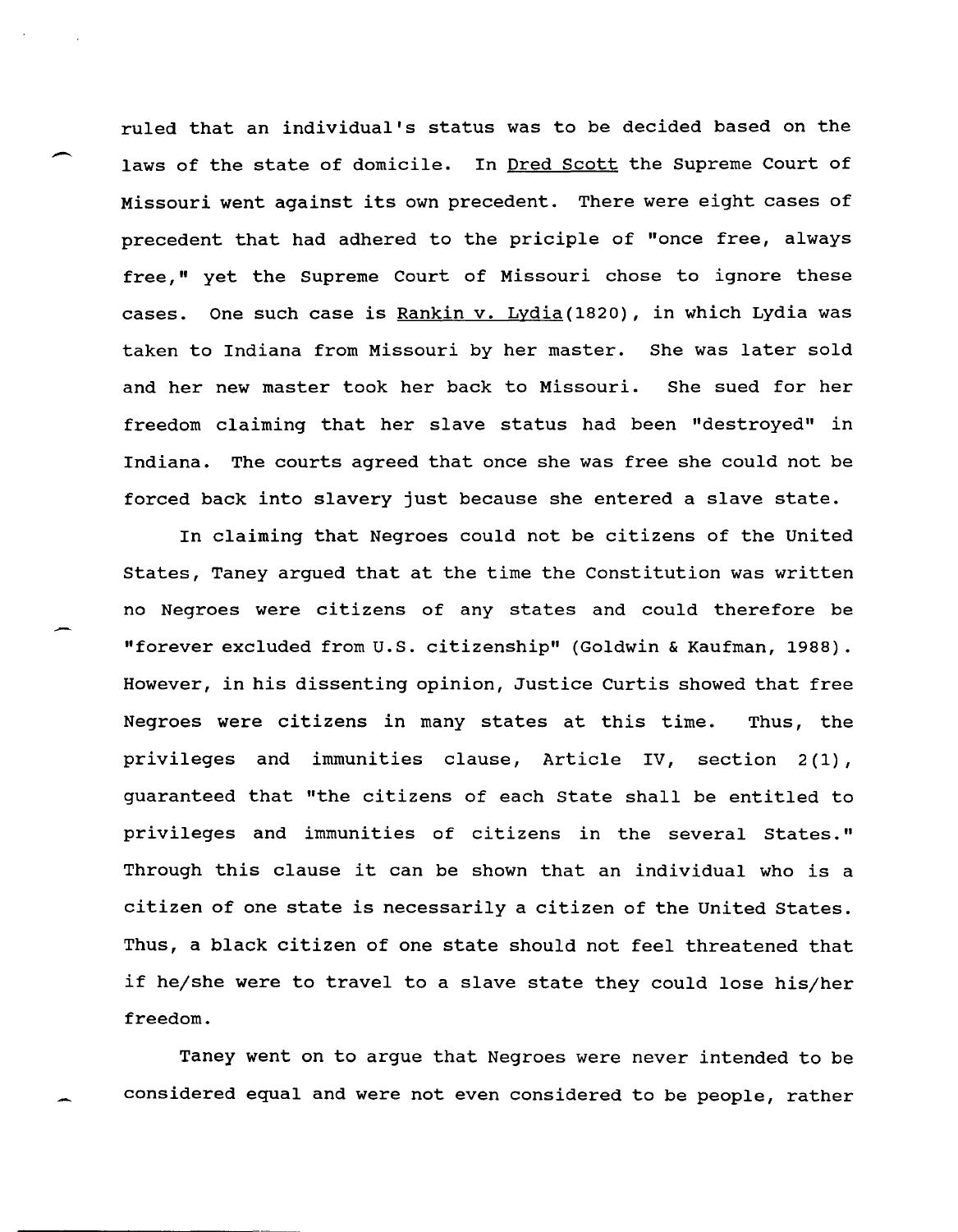they were merely thought of as property. This is a gross misinterpretation of the truth, in all the constitutional sections pertinent to slavery, slaves are always referred to as persons. In fact:

> The Founders understood quite clearly that Negroes, like men everywhere, were created equal and were endowed with unalienable rights. They did not say that all men were actually secured in the exercise of their rights or that they had the power to provide such security; but there was no doubt about the rights (Goldwin & Kaufman, 1988).

This seems like it could be a loophole engineered to get the Founders out of a sticky situation, however it is an accurate representation of the situation. Today, we have freedom of speech, but that does not mean we have an absolute right to say anything at anytime. For example, yelling 'fire' in a crowded theater would not be protected by free speech since it would present a clear and present danger to those occupying the theater. We have these rights yet are not allowed to exercise them to the extent that some might wish. A Mississippi judge stated that "because individuals may have been deprived of many of their rights by society, it does not follow that they have been deprived of all their rights," they are "still a human being and possess all those rights, of which he is not deprived by the positive provisions of the law," (Goldwin & Kaufman, 1988). Slaves were commonly deprived of their civil rights while being held accountable to, and protected by, criminal law. In the eyes of the law, slaves were regarded as persons capable of committing crimes and having crimes committed against them. Yes, blacks were looked down upon as inferior to whites, however, this does not justify slavery.

Were the founders of our country incredible hypocrits,

. -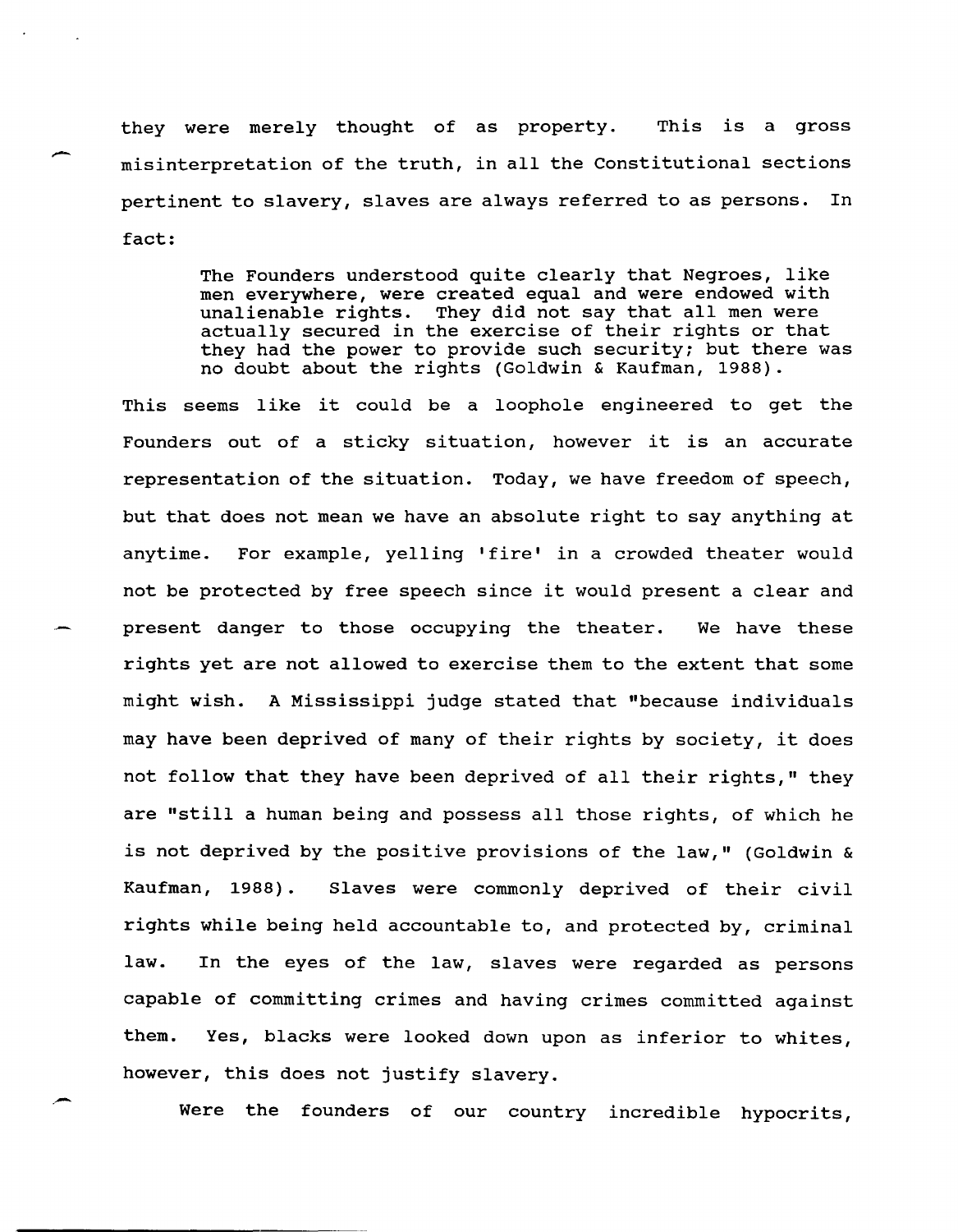espousing the virtues of freedom and equality while enslaving and dehumanizing a people on the basis of their color? If looked at superficially, one might say that, yes, they were hypocrits. Taney resolved this issue by determining that slaves were only considered property, not persons and thus they had no rights that could be infringed upon. Thus the Founders were absolved from any wrongdoing. Taney came to the correct conclusion but for very wrong reasons, he misinterpreted the constitution in his assertion that slaves were only property.

When the Supreme Court upheld the constitutionality of the Fugitive Slave Act of 1793 in Prigg v. Pennsylvania(1842), the opinion written by Justice Story stressed that slavery was "a mere creature of positive law and has no support in natural law," (Goldwin & Kaufman, 1988). Basically, while slavery is protected by the law, "the presumption is always against slavery," (Goldwin & Kaufman, 1988). In limiting slavery, the government or courts would give the impression of confirming that slavery is justified. This they attempted to avoid. "It is the wrongness of slavery that makes it impossible to limit it," (Goldwin & Kaufman, 1988). Taney argued that the Constitution "distinctly and expressly" acknowledged the right of property in a slave. However, the word "slave" is not mentioned once on the entire Constitution. The Founder knew that they would not be able to abolish slavery, the sentiment of the time would never have allowed it. In order to get everyone to join the new Union they were forced to make concessions. Slavery is alluded to in three sections of the Constitution; Article I, section 9: Article I, section 11, the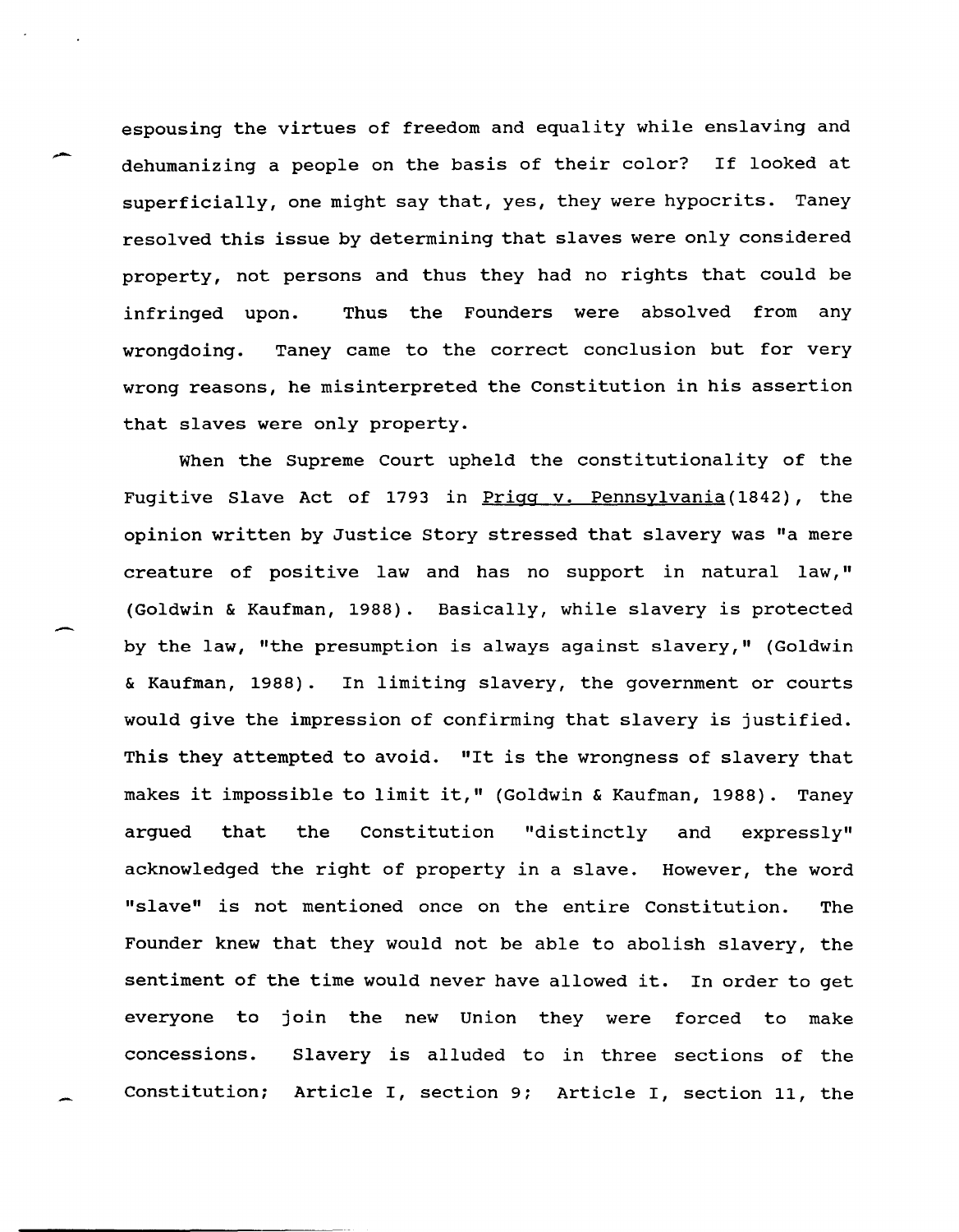three-fifths clause and; Article IV, section 2, the fugitive slave clause. "None of the three [clauses] recognized slavery as having any legitimacy in federal law," (Goldwin and Kaufman, 1988). In their limitations on slavery they provided the tools for its demise. In Article I, section 9, it refers to the importation of slaves into the states in only "the states now existing" that "shall think proper to admit." Also, Congress is forbidden from prohibiting these states from engaging in this importation only until 1808. This clause implies that slavery can be regulated or forbidden in any new states that may be formed, or existing states in which the population does not favor slavery, and can be subject to any Congressional legislation after the year 1808. This provision should have upheld the constitutionality of the Missouri Compromise since Congress is given the implied right to regulate slavery in new territories not existing at the time the Constitution was penned. If slavery was quaranteed by the Constitution, why would a time limit be place upon how long it could be practiced without congressional interference? Obviously, interpreted correctly this is "not a guarantee of a right but a postponement of a power to prohibit," (Goldwin & Kaufman, 1988). It was hoped, or expected, by the Founders that after the allotted twenty years had passed, Congress would forbid the trading of slaves.

More than anything else, most of the provisions of the Constitution that deal with slavery are concessions made to southern delegates. Nowhere is the term "slave" mentioned in the Constitution and the wording in reference to slavery is quite

 $\overline{\phantom{a}}$ 

 $\overline{\phantom{0}}$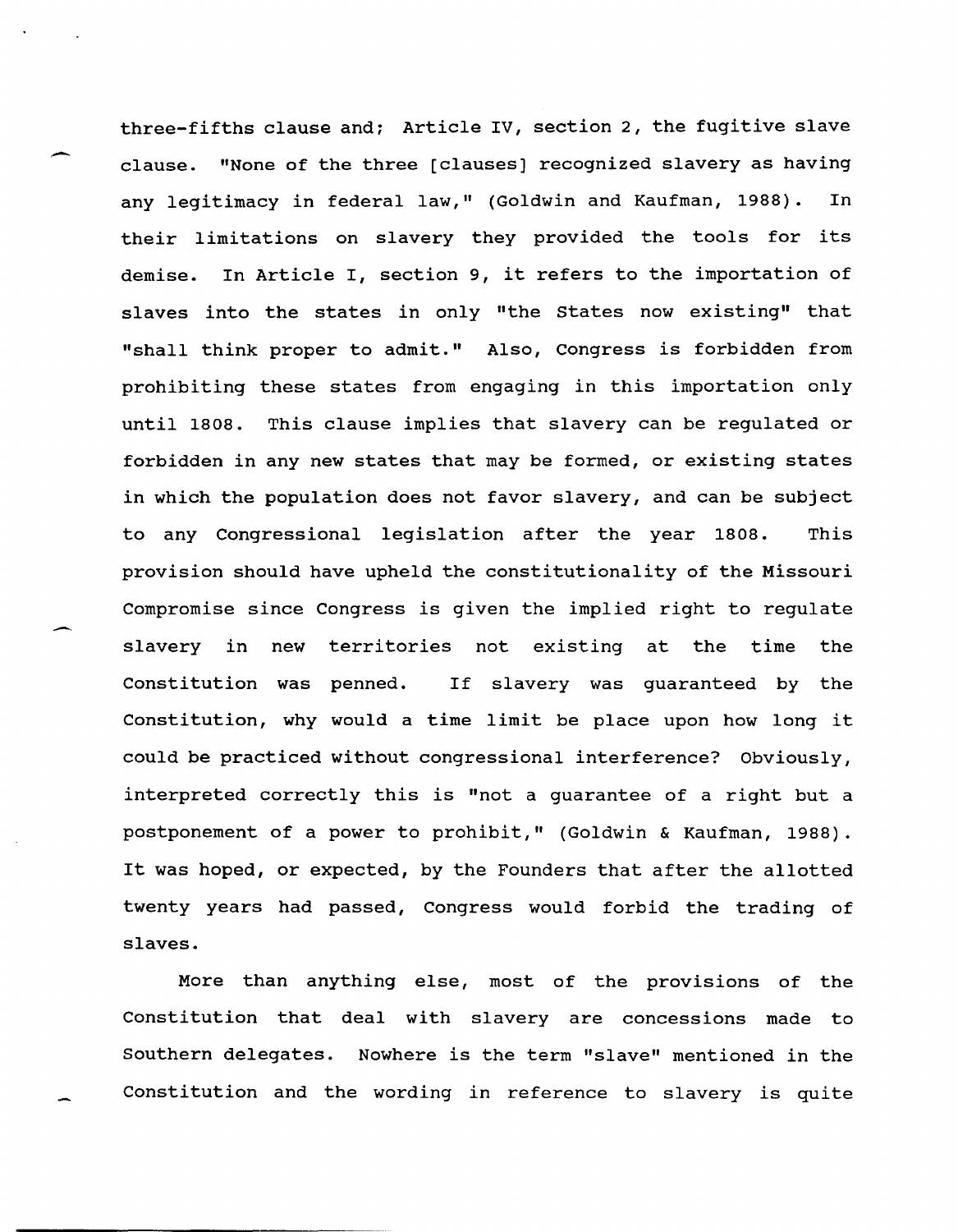ambiguous. It is clear that the Founders were not, as concluded by Taney, bestowing an undeniable right to property in slaves. Rather they were leaving the door open to future regulation and the eventual abolition of slavery. Not only were blacks people, but they also were citizens of states and thus, the united states. On the eve of the civil War Lincoln said, "As those fathers marked it, [slavery] so let it be again marked, as an evil not to be extended," (Goldwin & Kaufman, 1988). The Founders did what they could to confine slavery without legitimizing it. In the words of a Missouri judge, " Sound national policy required that the evil [slavery] should be restricted as much as possible. What they could, they did," (Goldwin & Kaufman, 1988). The misinterpretation of these actions by the Taney court in Dred scott v. Sanford left the public with little confidence in the Court. Taney's biggest mistake had been "to imagine that a flaming political issue could be quenched by calling it a 'legal' issue and deciding it judicially," (McCloskey). The time for the end of the oppression of slavery came and the Court did not yield. The lower courts had abandoned precedent in deciding the case and so, too, did the Supreme Court. The Court need never have made a decision in this case had it sent it back to Missouri in accordance with Strader. Also, the Court violated one of its own basic rules when it went on to decide on an issue that it had not been asked to resolve in deciding that the Missouri Compromise was unconstitutional. This unfortunate case was only the second time in history that the power of judicial review had been excercised by the Supreme Court to declare federal legislation unconstitutional. Without question

-

-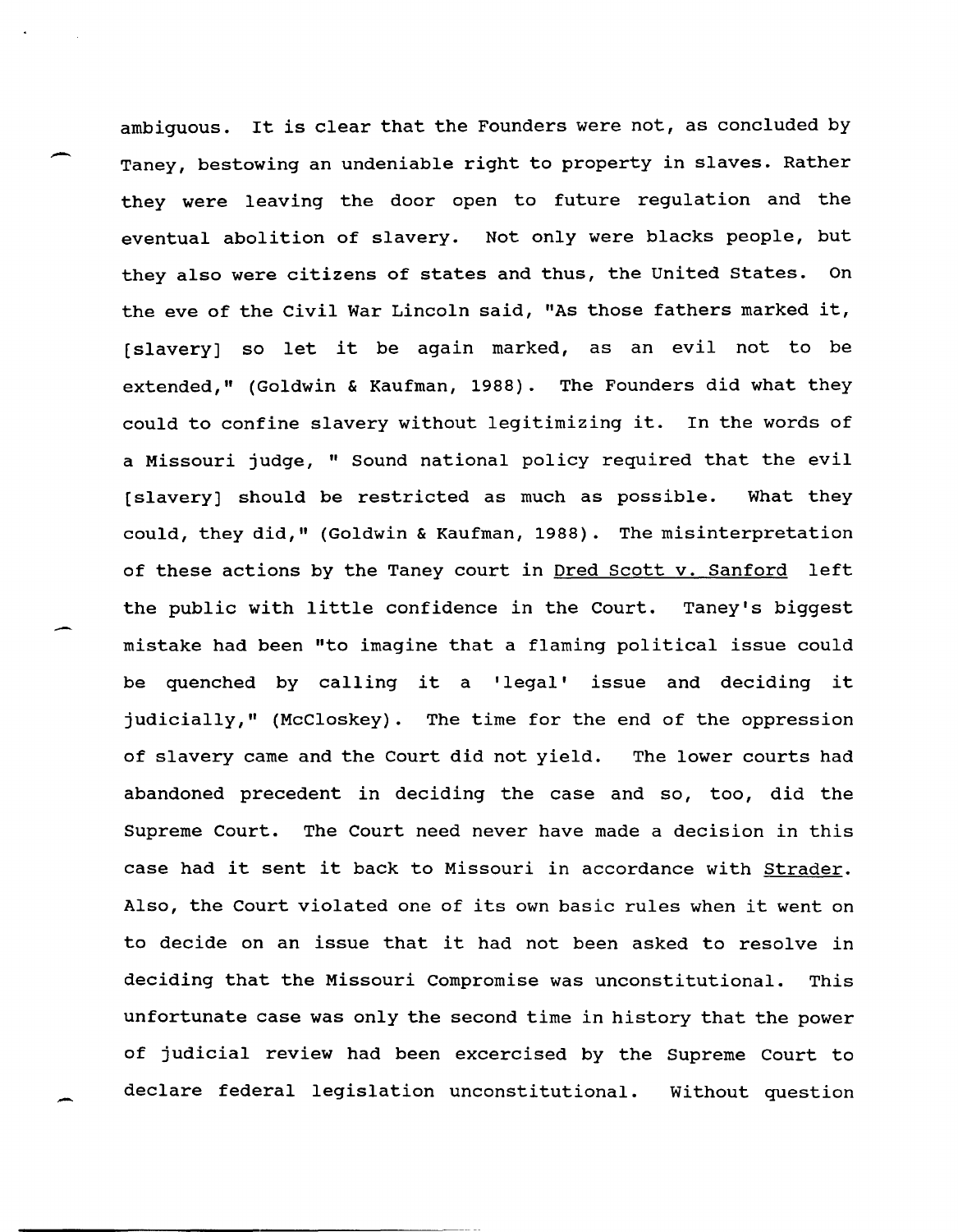this case will live on in infamy in the hearts of all those who appreciate the Supreme Court and its power of constitutional interpretation.

-

 $\sigma_{\rm{max}}=1$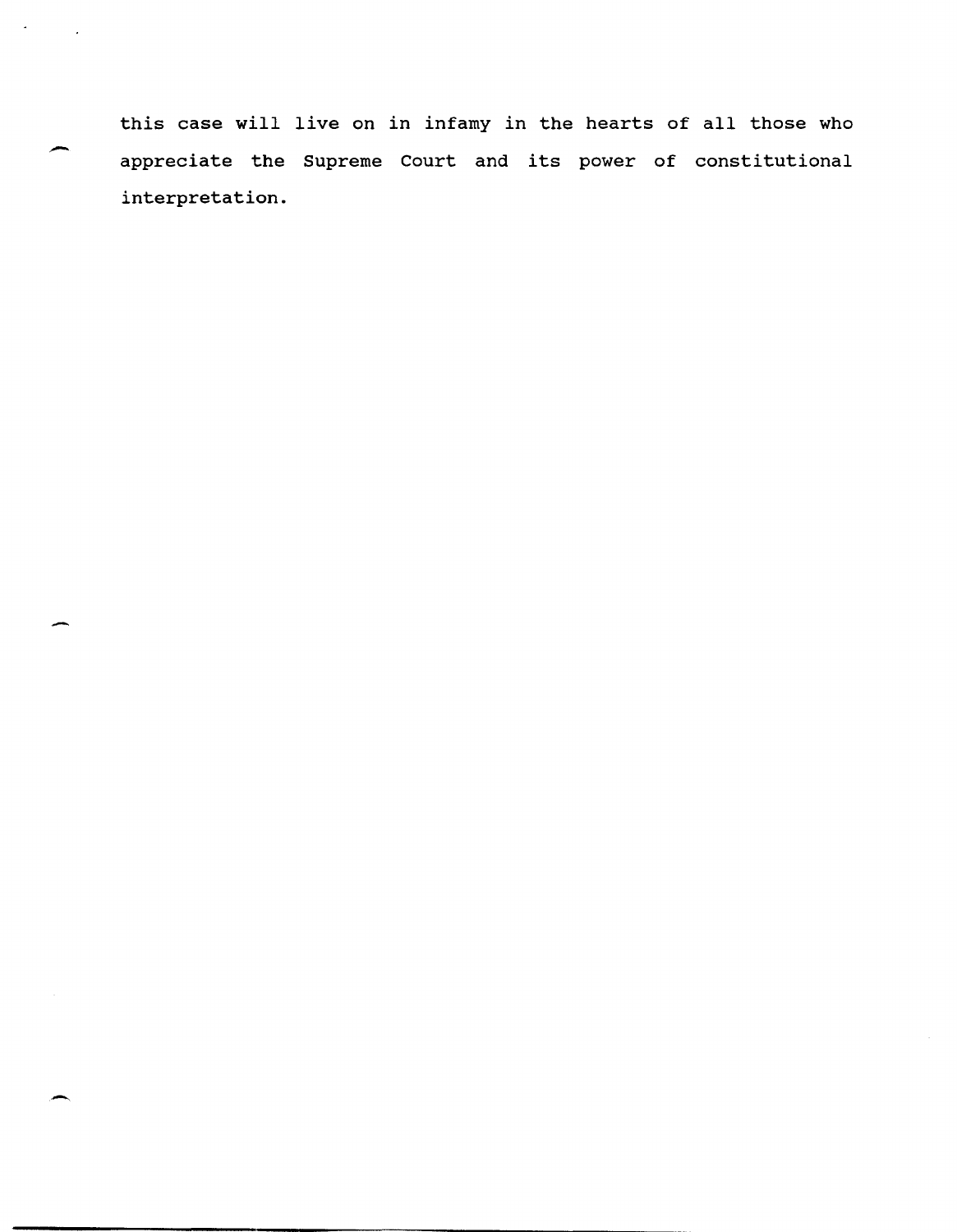## **References**

--

-

- Abraham, H.J. (1977). Freedom and the Court: civil Rights and Liberties in the united states. New York: Oxford University Press.
- Abraham, H.J. (1977). The Judiciary: The Supreme Court in the Governmental Process. Boston: Allyn & Bacon, Inc.
- Corsi, J.R. and Lippman, M.R. (1985). Constitutional Law: A Political Science Casebook. Englewood Cliffs: Prentice-Hall, Inc.
- Goldwin, R.A. and Kaufman, A., eds. (1988). Slavery and Its Consequences: The Constitution, Eguality, and Race. Washington: American Enterprise Institute for Public Policy Research.
- Joseph, J.D. (1987). Black Mondays: Worst Decisions of the Supreme Court. Bethesda: National Press.
- McCloskey, R.G. (1960). The American Supreme Court. Chicago: The University of Chicago Press.
- Randall, J.G. (1963). Constitutional Problems Under Lincoln. Gloucester: University of Illinois Press.